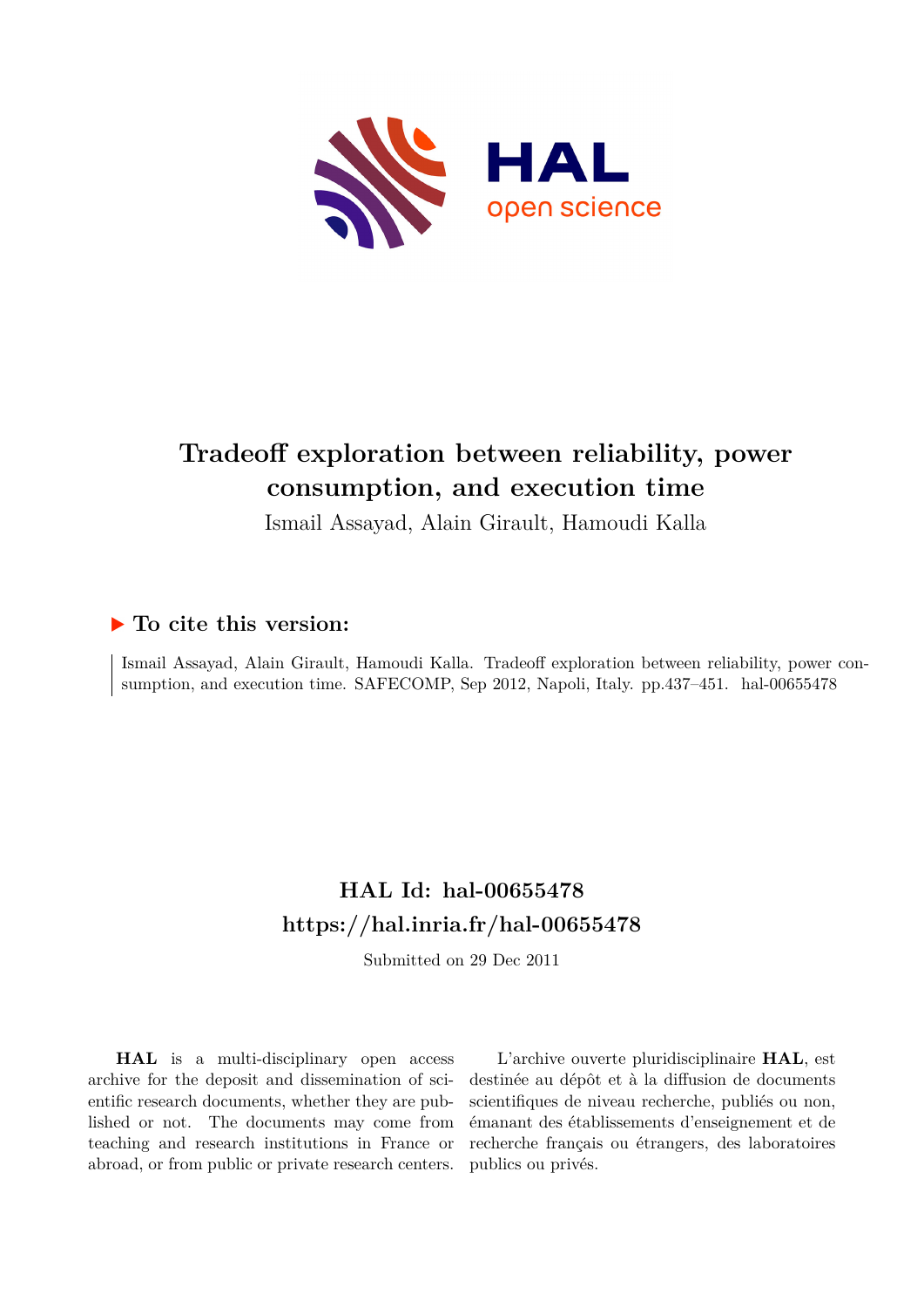# Tradeoff exploration between reliability, power consumption, and execution time

Ismail Assayad<sup>1</sup>, Alain Girault<sup>2</sup>, and Hamoudi Kalla<sup>3</sup>

<sup>1</sup> ENSEM (RTSE team), University Hassan II of Casablanca, Morroco. 2 INRIA and Grenoble University (POP ART team and LIG lab), France. <sup>3</sup> University of Batna (SECOS team), Algeria.

Abstract. We propose an off-line scheduling heuristics which, from a given software application graph and a given multiprocessor architecture (homogeneous and fully connected), produces a static multiprocessor schedule that optimizes three criteria: its length (crucial for real-time systems), its *reliability* (crucial for dependable systems), and its *power* consumption (crucial for autonomous systems). Our tricriteria scheduling heuristics, TSH, uses the active replication of the operations and the data-dependencies to increase the reliability, and uses dynamic voltage and frequency scaling to lower the power consumption.

#### 1 Introduction

For autonomous critical real-time embedded systems (e.g., satellite), guaranteeing a very high level of reliability is as important as keeping the power consumption as low as possible. We present an off-line scheduling heuristics that, from a given software application graph and a given multiprocessor architecture, produces a static multiprocessor schedule that optimizes three criteria: its length (crucial for real-time systems), its reliability (crucial for dependable systems), and its *power consumption* (crucial for autonomous systems). We target homogeneous distributed architecture, such as multicore processors. Our tricriteria scheduling heuristics uses the *active replication* of the operations and the datadependencies to increase the reliability, and uses *dynamic voltage and frequency* scaling (DVFS) to lower the power consumption. However, DVFS has an impact of the failure rate of processors, because lower voltage leads to smaller critical energy, hence the system becomes sensitive to lower energy particles. As a result, the failure probability increases. The two criteria *length* and *reliability* are

thus antagonistic with each other and with the schedule length, which makes this problem all the more difficult.

Let us address the issues raised by multicriteria optimization. Figure 1 illustrates the particular case of two criteria to be minimized. Each point  $x^1$  to  $x^7$  represents a solution, that is, a different tradeoff between the  $Z_1$  and  $Z_2$  criteria: the points  $x^1$ ,  $x^2$ ,  $x^3$ ,  $x^4$ , and  $x^5$  are *Pareto optima* [17]; the points  $x^2$ ,  $x^3$ , and  $x^4$  are *strong* Fig. 1: Pareto front for a bicrite*optima* while the points  $x^1$  and  $x^5$  are *weak op*- ria minimization problem.

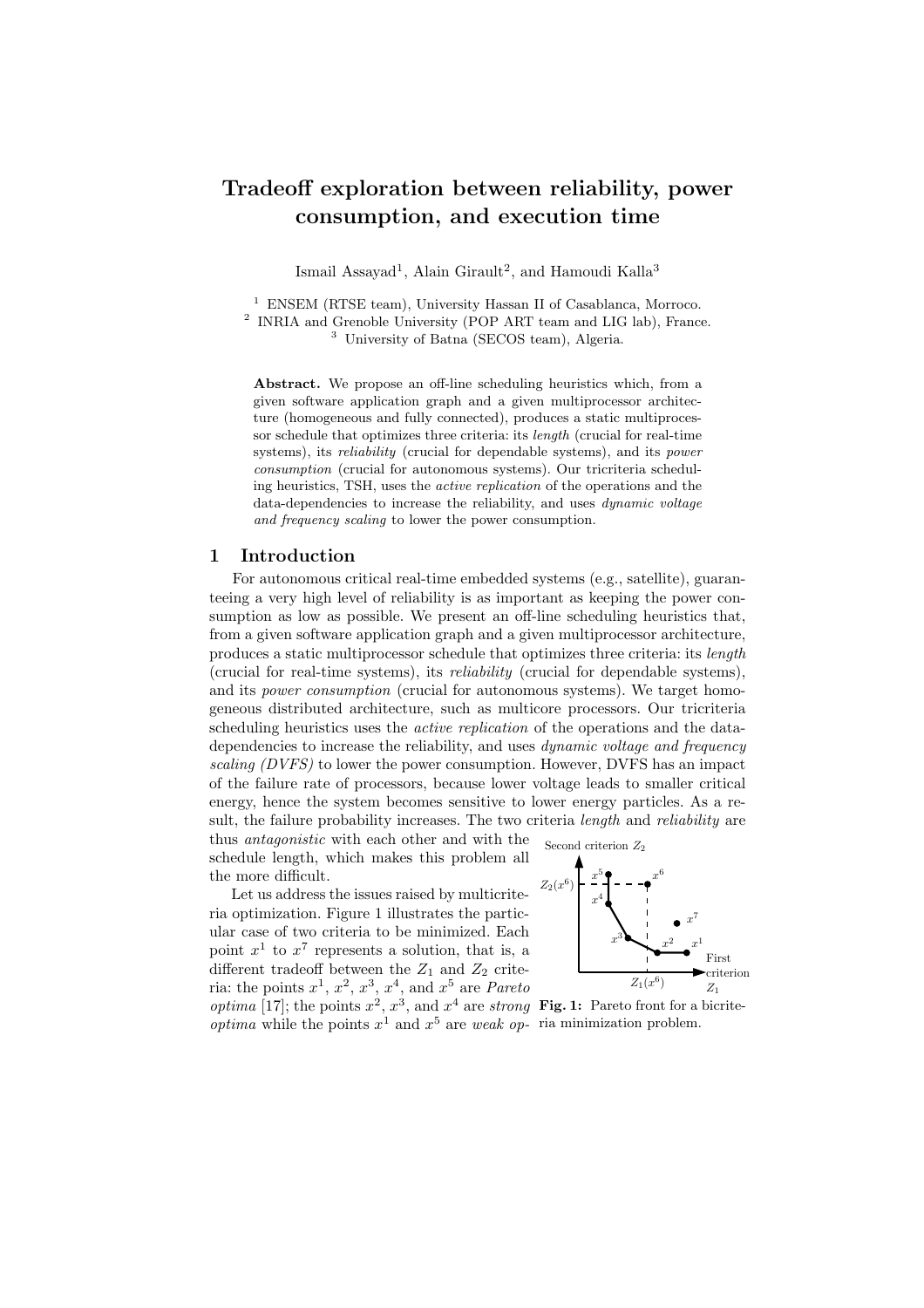tima. The set of all Pareto optima is called the Pareto front.

It is fundamental to understand that no single solution among the points  $x^2$ ,  $x^3$ , and  $x^4$  (the strong Pareto optima) can be said, a priori, to be the best one. Indeed, those three solutions are non-comparable, so choosing among them can only be done by the user, depending on the precise requirements of his/her application. This is why we advocate producing, for a given problem instance, the Pareto front rather than a single solution. Since we have three criteria, it will be a *surface* in the 3D space (length, reliability, power).

The main contribution of this paper is TSH, the *first* tricriteria scheduling heuristics able to produce a Pareto front in the space (length, reliability, power), and taking into account the impact of voltage on the failure probability. Thanks to the use of active replication, TSH is able to provide any required level of reliability. TSH is an extension of our previous bicriteria (length,reliability) heuristics called BSH [6]. The tricriteria extension presented in this paper is necessary because of the crucial impact of the voltage on the failure probability.

# 2 Principle of the method and overview

To produce a Pareto front, the usual method involves transforming all the criteria except one into constraints, and then minimizing the last remaining criterion iteratively [17]. Figure 2 illustrates the particular case of two crite-

ria  $Z_1$  and  $Z_2$ . To obtain the Pareto front,  $Z_1$  is transformed into a constraint, with its first value set to  $K_1^1$ =+ $\infty$ . The first run involves minimizing  $Z_2$  under the constraint  $Z_1$ <+ $\infty$ , which produces the Pareto point  $x^1$ . For the second run, the constraint is set to the value of  $x_1$ , that is  $K_1^2 = Z_1(x_1)$ : we therefore minimize  $Z_2$  under the constraint  $Z_1 < K_1^2$ , which produces the Pareto point  $x^2$ , and so on. Another way is to slice the interval  $[0, +\infty)$  into a finite number of contiguous sub-intervals of the form  $[K_1^i, K_1^{i+1}].$ 



Fig. 2: Transformation method to produce the Pareto front.

The application algorithm graphs we are dealing with are large (tens to hundreds of operations, each operation being a software block), thereby making infeasible exact scheduling methods, or even approximated methods with backtracking, such as branch-and-bound. We therefore have to use list scheduling heuristics, which have demonstrated their good performances in the past [10]. We propose in this paper a suitable list scheduling heuristics, adapted from [6].

Using list scheduling to minimize a criterion  $Z_2$  under the constraint that another criterion  $Z_1$  remains below some threshold  $K_1$  (as in Figure 2), requires that  $Z_1$  be an *invariant measure*, not a varying one. For instance, the energy is a strictly increasing function of the schedule: if  $S'$  is a prefix schedule of  $S$ , then the energy consumed by  $S$  is strictly greater than the energy consumed by  $S'$ . Hence, the energy is not an invariant measure. As a consequence, if we attempt to use the energy as a constraint (i.e.,  $Z_1 = E$ ) and the schedule length as a criteria to be minimized (i.e.,  $Z_2 = L$ ), then we are bound to fail. Indeed, the fact that all the scheduling decisions made at the stage of any intermediary schedule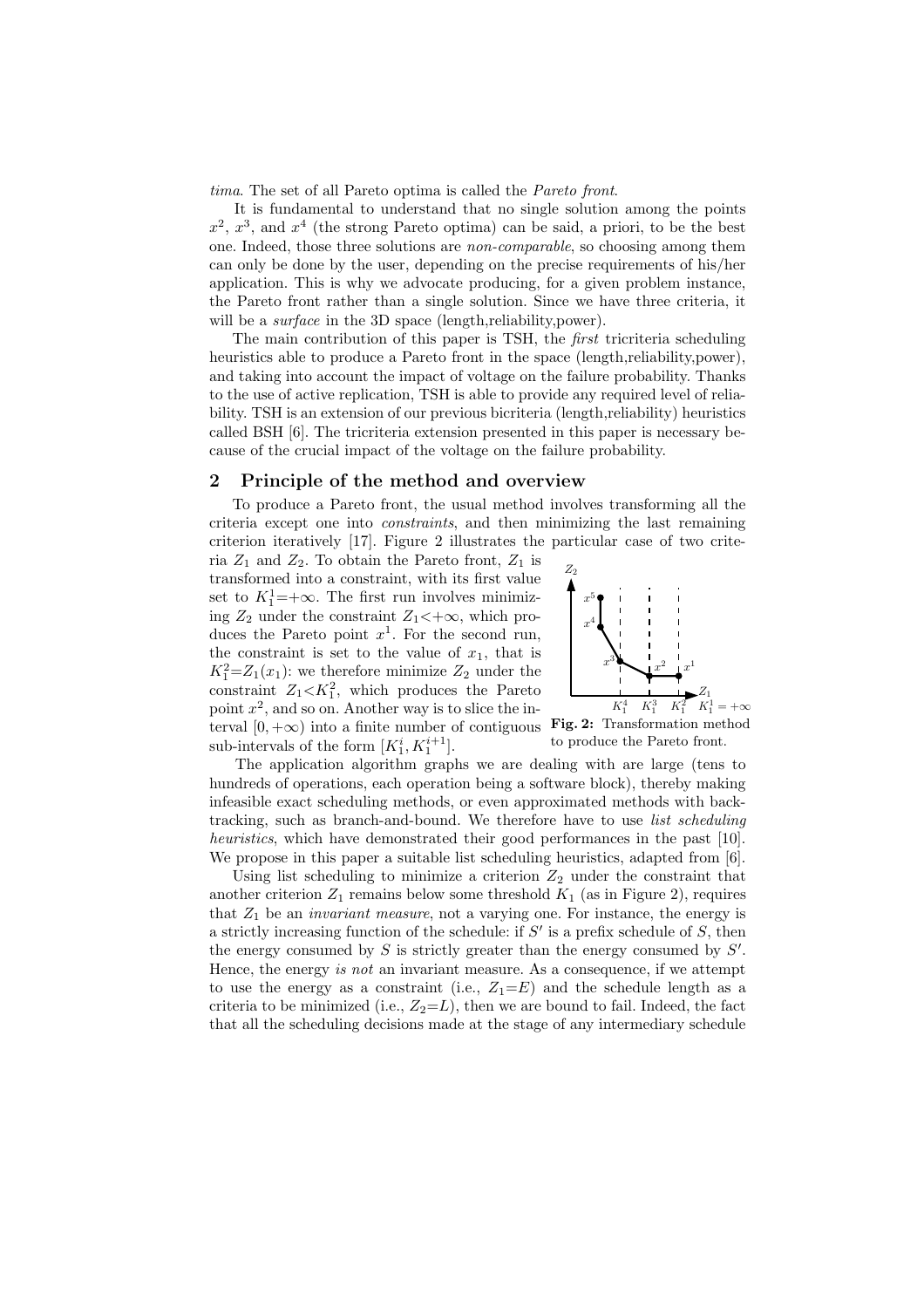$S'$  meet the constraint  $E(S') < K_1$  cannot guarantee that the final schedule S will meet the constraint  $E(S) \le K_1$ . In contrast, the power consumption is an invariant measure (being the energy divided by the time), and this is why we take the power consumption as a criterion instead of the energy consumption (see Section 3.5).

The reliability too is *not* an invariant measure: it is neither an increasing nor a decreasing function of the schedule. So the same reasoning applies if the reliability is taken as a constraint. This is why we take instead, as a criterion, the global system failure rate per time unit (GSFR), first defined in [6]. By construction, the GSFR is an invariant measure of the schedule's reliability (see Section 3.7).

For these reasons, each run of our tricriteria scheduling heuristics TSH minimizes the schedule length under the double constraint that the power consumption and the GSFR remain below some thresholds, respectively  $P_{obj}$  and  $\Lambda_{obj}$ . By running TSH with decreasing values of  $P_{obj}$  and  $\Lambda_{obj}$ , starting with  $+\infty$  and  $+\infty$ , we are able to produce the Pareto front in the 3D space (length,GSFR,power). This Pareto front shows the existing tradeoffs between the three criteria, allowing the user to choose the solution that best meets his/her application needs. Finally, our method for producing a Pareto front could work with any other scheduling heuristics minimizing the schedule length under the constraints of both the reliability and the power.

# 3 Models

### 3.1 Application algorithm graph

Most embedded real-time systems are reactive, and therefore consist of some algorithm executed periodically, triggered by a periodic execution clock. Our model is therefore that of an application algorithm graph  $Alg$  which is repeated infinitely. Alg is an *acyclic oriented graph*  $(\mathcal{X}, \mathcal{D})$  (See Figure 3(a)). Its nodes (the set  $\mathcal{X}$ ) are software blocks called *operations*. Each arc of  $\mathcal{A}lq$  (the set  $\mathcal{D}$ ) is a data-dependency between two operations. If  $X \triangleright Y$  is a data-dependency, then X is a predecessor of Y, while Y is a successor of X. Operations with no predecessor (resp. successor) are called input operations (resp. output). Operations do not have any side effect, except for input/output operations: an input operation (resp. output) is a call to a sensor driver (resp. actuator).



Fig. 3. (a) An example of algorithm graph  $Alg: I_1$ ,  $I_2$ , and  $I_3$  are input operations,  $O_1$  and  $O_2$  are output operations, A-G are regular operations; (b) An example of an architecture graph  $\mathcal{A}$ rc with four processors,  $P_1$  to  $P_4$ , and six communication links.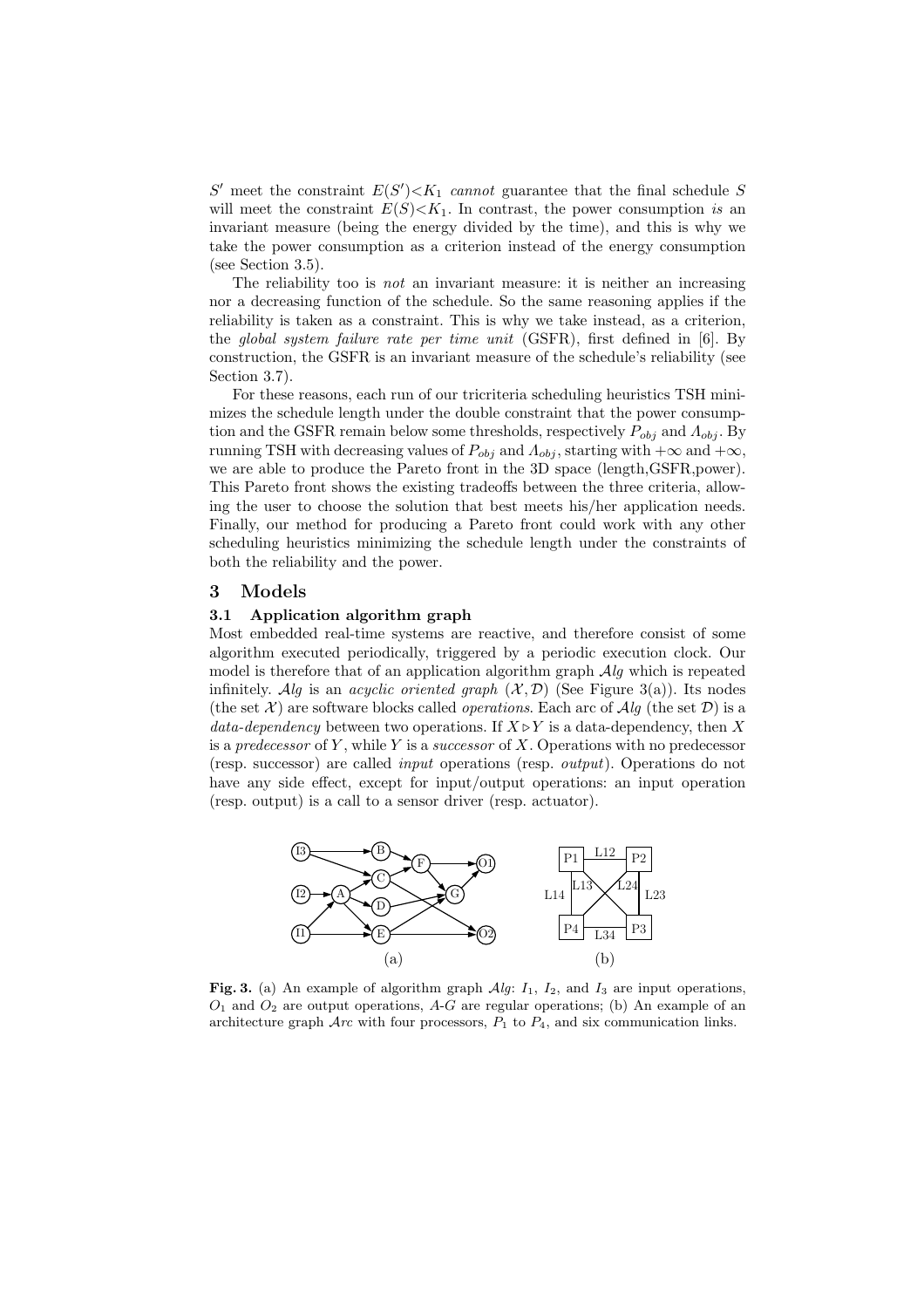The  $Alg$  graph is acyclic but it is infinitely repeated in order to take into account the reactivity of the modeled system, that is, its reaction to external stimuli produced by its environment.

#### 3.2 Architecture model

We assume that the architecture is an *homogeneous and fully connected multi*processor one. It is represented by an architecture graph  $\mathcal{A}$ rc, which is a nonoriented bipartite graph  $(\mathcal{P}, \mathcal{L}, \mathcal{A})$  whose set of nodes is  $\mathcal{P} \cup \mathcal{L}$  and whose set of edges is A (see Figure 3(b)). P is the set of processors and  $\mathcal L$  is the set of communication links. A processor is composed of a computing unit, to execute operations, and one or more communication units, to send or receive data to/from communication links. A point-to-point communication link is composed of a sequential memory that allows it to transmit data from one processor to another. Each edge of  $\mathcal{A}r$  (the set  $\mathcal{A}$ ) always connects one processor and one communication link. Here we assume that the  $Arc$  graph is *complete*.

#### 3.3 Execution characteristics

Along with the algorithm graph  $\mathcal{A}lq$  and the architecture graph  $\mathcal{A}rc$ , we are also given a function  $\mathcal{E}xe : (\mathcal{X} \times \mathcal{P}) \cup (\mathcal{D} \times \mathcal{L}) \mapsto \mathbb{R}^+$  giving the worst-case execution time (WCET) of each operation onto each processor and the worst-case communication time (WCCT) of each data-dependency onto each communication link. An intra-processor communication takes no time to execute. Since the architecture is homogeneous, the WCET of a given operation is identical on all processors (similarly for the WCCT of a given data-dependency).

The WCET analysis is the topic of much work [18]. Knowing the execution characteristics is not a critical assumption since WCET analysis has been applied with success to real-life processors actually used in embedded systems, with branch prediction, caches, and pipelines. In particular, it has been applied to one of the most critical embedded system that exists, the AIRBUS A380 avionics software [16].

#### 3.4 Static schedules

The graphs  $Alg$  and  $Arc$  are the *specification* of the system. Its *implementation* involves finding a multiprocessor schedule of  $\mathcal{A}lq$  onto  $\mathcal{A}rc$ . It consists of two functions: the *spatial allocation function*  $\Omega$  gives, for each operation of  $\mathcal{A}l\mathcal{g}$  (resp. for each data-dependency), the subset of processors of  $\mathcal{A}$ rc (resp. the subset of communication links) that will execute it; and the temporal allocation function  $\Theta$  gives the starting date of each operation (resp. each data-dependency) on its processor (resp. its communication link):  $\Omega$  :  $\mathcal{X} \mapsto 2^{\mathcal{P}}$  and  $\Theta$  :  $\mathcal{X} \times \mathcal{P} \mapsto \mathbb{R}^+$ .

In this work we only deal with *static* schedules, for which the function  $\Theta$ is static, and our schedules are computed off-line; i.e., the start time of each operation (resp. each data-dependency) on its processor (resp. its communication link) is statically known. A static schedule is *without replication* if for each operation X (and for each data-dependency),  $|\Omega(X)|=1$ . In contrast, a schedule is with (active) replication if for some operation X (or some data-dependency),  $|\Omega(X)|\geq 2$ . The number  $|\Omega(X)|$  is called the *replication factor* of X. A schedule is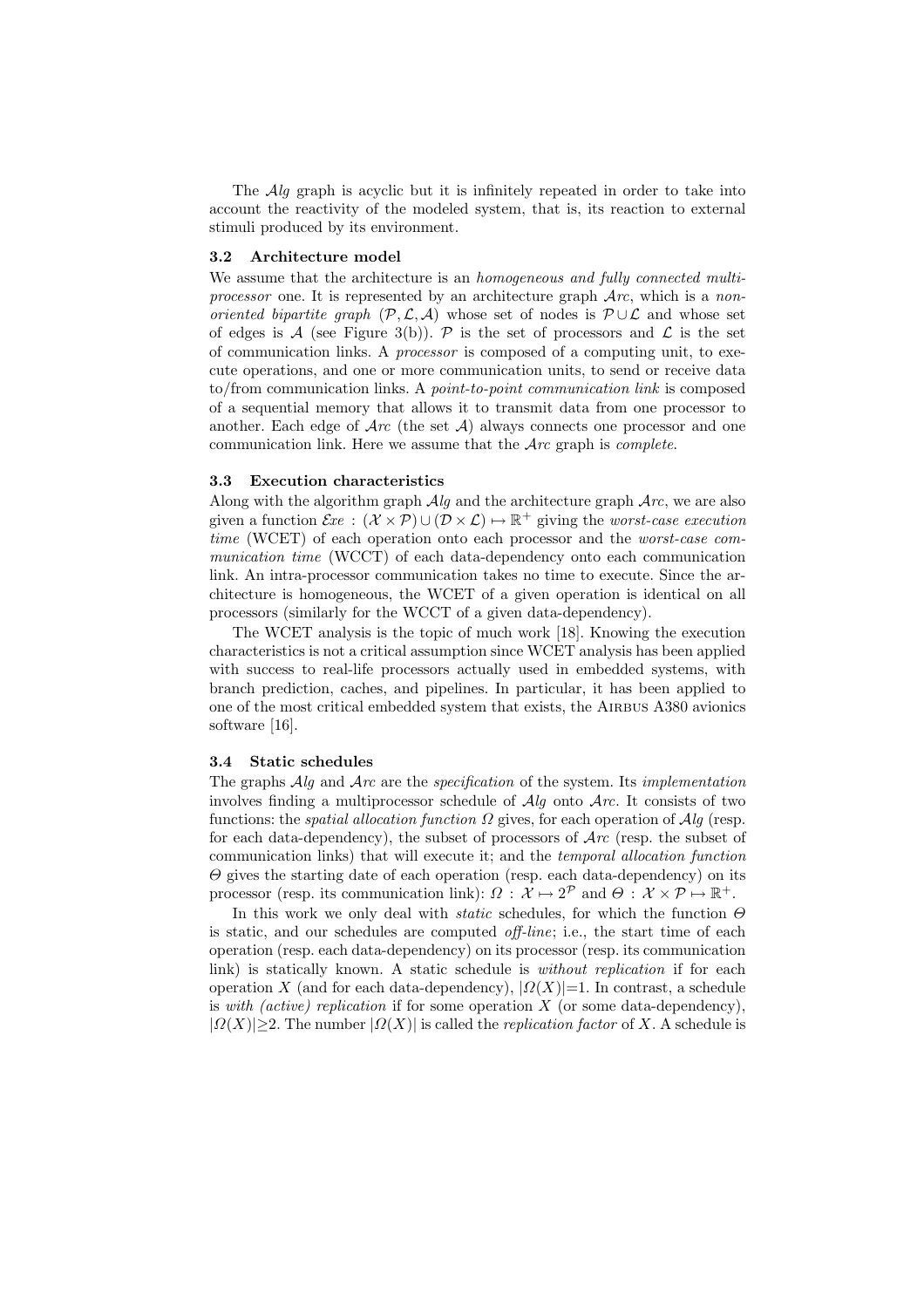partial if not all the operations of  $\mathcal{A}lq$  have been scheduled, but all the operations that are scheduled are such that all their predecessors are also scheduled. Finally, the length of a schedule is the max of the termination times of the last operation scheduled on each of the processors of  $\mathcal{A}rc$ . For a schedule S, we note it  $L(S)$ .

# 3.5 Voltage, frequency, and power consumption

The maximum supply voltage is noted  $V_{max}$  and the corresponding highest operating frequency is noted  $f_{max}$ . For each operation, its WCET assumes that the processor operates at  $f_{max}$  and  $V_{max}$  (and similarly for the WCCT of the datadependencies). Because the circuit delay is almost linearly related to  $1/V$  [3], there is a linear relationship between the supply voltage  $V$  and the operating frequency  $f$ . From now on, we will assume that the operating frequencies are normalized, that is,  $f_{max}=1$  and any other frequency f is in the interval  $(0, 1)$ . Accordingly, the execution time of the operation or data-dependency  $X$  placed onto the hardware component  $C$ , be it a processor or a communication link, which is running at frequency  $f$  (taken as a scaling factor) is:

$$
\mathcal{E}xe(X, C, f) = \mathcal{E}xe(X, C)/f\tag{1}
$$

The power consumption  $P$  of a single operation placed on a single processor is computed according to the classical model of Zhu et al. [19]:

$$
P = P_s + h(P_{ind} + P_d) \qquad P_d = C_{ef} V^2 f \tag{2}
$$

where  $P_s$  is the static power (power to maintain basic circuits and to keep the clock running),  $h$  is equal to 1 when the circuit is active and 0 when it is inactive,  $P_{ind}$  is the frequency independent active power (the power portion that is independent of the voltage and the frequency; it becomes 0 when the system is put to sleep, but the cost of doing so is very expensive [5]),  $P_d$  is the frequency dependent active power (the processor dynamic power and any power that depends on the voltage or the frequency),  $C_{ef}$  is the switch capacitance, V is the supply voltage, and  $f$  is the operating frequency.  $C_{ef}$  is assumed to be constant for all operations, which is a simplifying assumption, since one would normally need to take into account the actual switching activity of each operation to compute accurately the consummed energy. However, such an accurate computation is infeasible for the application sizes we consider here.

For a multiprocessor schedule  $S$ , we cannot apply directly Eq  $(2)$ . Instead, we must compute the total energy  $E(S)$  consumed by S, and then divide by the schedule length  $L(S)$ :

$$
P(S) = E(S)/L(S)
$$
\n(3)

We compute  $E(S)$  by summing the contribution of each processor, depending on the voltage and frequency of each operation placed onto it. On the processor  $p_i$ , the energy consumed by each operation is the product of the active power  $P_{ind}^{i}+P_{d}^{i}$  by its execution time. As a conclusion, the total consumed energy is:

$$
E(S) = \sum_{i=1}^{|\mathcal{P}|} \left( \sum_{o_j \in p_i} (P_{ind}^i + P_d^i) \mathcal{E}xe(o_j, p_i) \right)
$$
(4)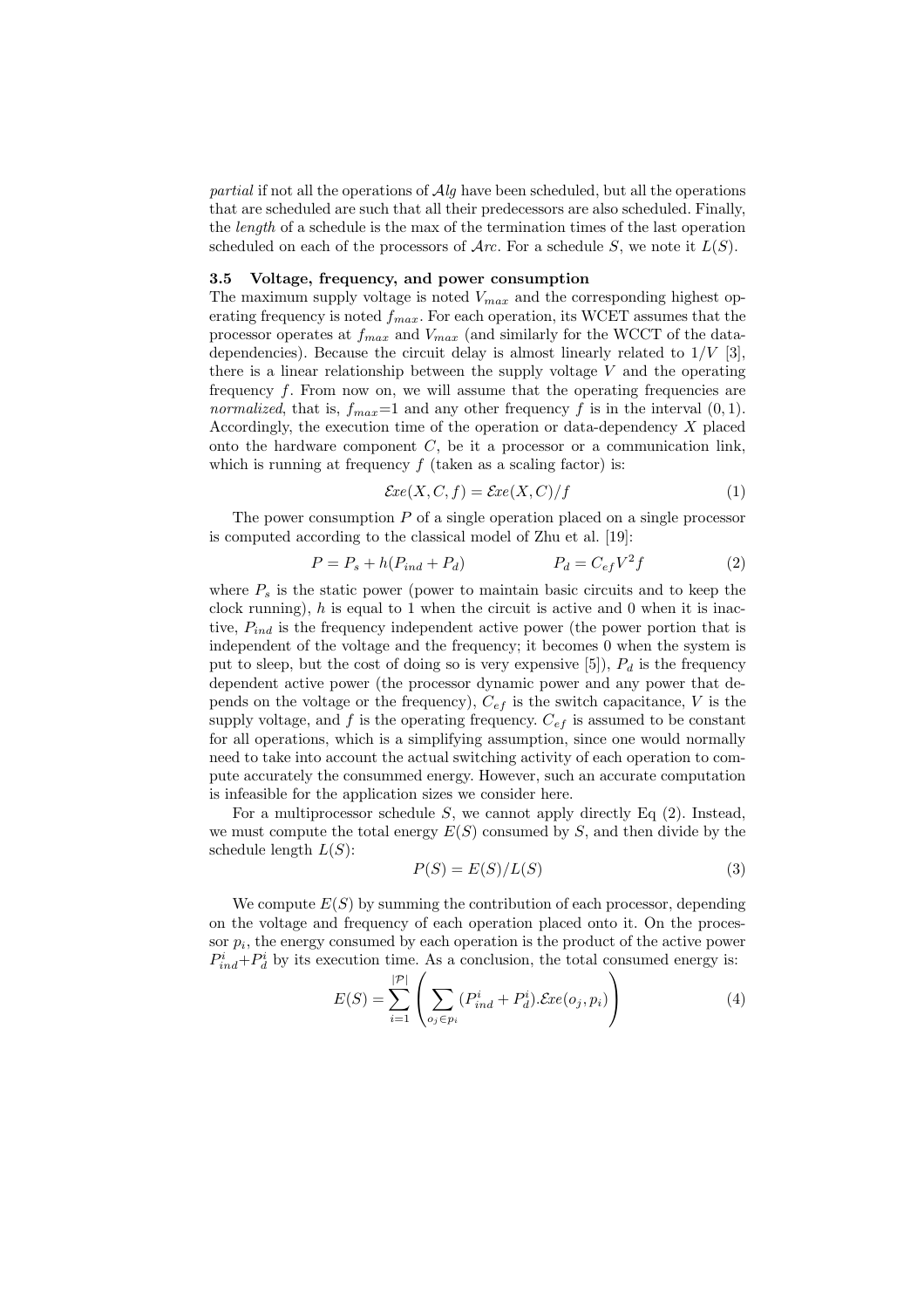#### 3.6 Failure hypothesis

Both processors and communication links can fail, and they are fail-silent (a behavior which can be achieved at a reasonable cost [1]). Classically, we adopt the failure model of Shatz and Wang [15]: failures are transient and the maximal duration of a failure is such that it affects only the current operation executing onto the faulty processor; this is the "hot" failure model. The occurrence of failures on a processor (same for a communication link) follows a Poisson law with a constant parameter  $\lambda$ , called its *failure rate per time unit*. Modern failsilent processors can have a failure rate around  $10^{-6}/hr$  [1].

Failures are transient. Those are the most common failures in modern embedded systems, all the more when processor voltage is lowered to reduce the energy consumption, because even very low energy particles are likely to create a critical charge leading to a transient failure [19]. Besides, failure occurrences are assumed to be statistically independent events. For hardware faults, this hypothesis is reasonable, but this would not be the case for software faults [9].

The *reliability* of a system is defined as the probability that it operates correctly during a given time interval. According to our model, the reliability of the processor P (resp. the communication link L) during the duration d is  $R = e^{-\lambda d}$ . Hence, the reliability of the operation or data-dependency  $X$  placed onto the hardware component  $C$  (be it a processor or a communication link) is:

$$
R(X, C) = e^{-\lambda_C \operatorname{Eze}(X, C)}
$$
\n<sup>(5)</sup>

From now on, the function  $R$  will either be used with two variables as in Eq (5), or with only one variable to denote the reliability of a schedule (or a part of a schedule).

Since the architecture is homogeneous, the failure rate per time unit is identical for each processor (noted  $\lambda_p$ ) and similarly for each communication link (noted  $\lambda_{\ell}$ ).

# 3.7 Global system failure rate (GSFR)

As we have demonstrated in Section 2, we must use the *global system failure* rate (GSFR) instead of the system's reliability as a criterion. The GSFR is the failure rate per time unit of the obtained multiprocessor schedule, seen as if it were a *single* operation scheduled onto a *single* processor [6]. The GSFR of a static schedule S, noted  $\Lambda(S)$ , is computed by Eq (6):

$$
\Lambda(S) = \frac{-\log R(S)}{U(S)} \text{ with } R(S) = \prod_{(o_i, p_j) \in S} R(o_i, p_j) \text{ and } U(S) = \sum_{(o_i, p_j) \in S} \mathcal{E}xe(o_i, p_j) \tag{6}
$$

Eq (6) uses the reliability  $R(S)$ , which, in the case of a static schedule S without replication, is simply the product of the reliability of each operation of  $S$ (by definition of the reliability, Section 3.6). Eq (6) also uses the total processor utilization  $U(S)$  instead of the schedule length  $L(S)$ , so that the GSFR can be computed compositionally. According to Eq (6), the GSFR is invariant: for any schedules  $S_1$  and  $S_2$  such that  $S=S_1 \circ S_2$ , where "∘" is the concatenation of schedules, if  $\Lambda(S_1) \leq K$  and  $\Lambda(S_2) \leq K$ , then  $\Lambda(S) \leq K$  (Proposition 1 in [6]).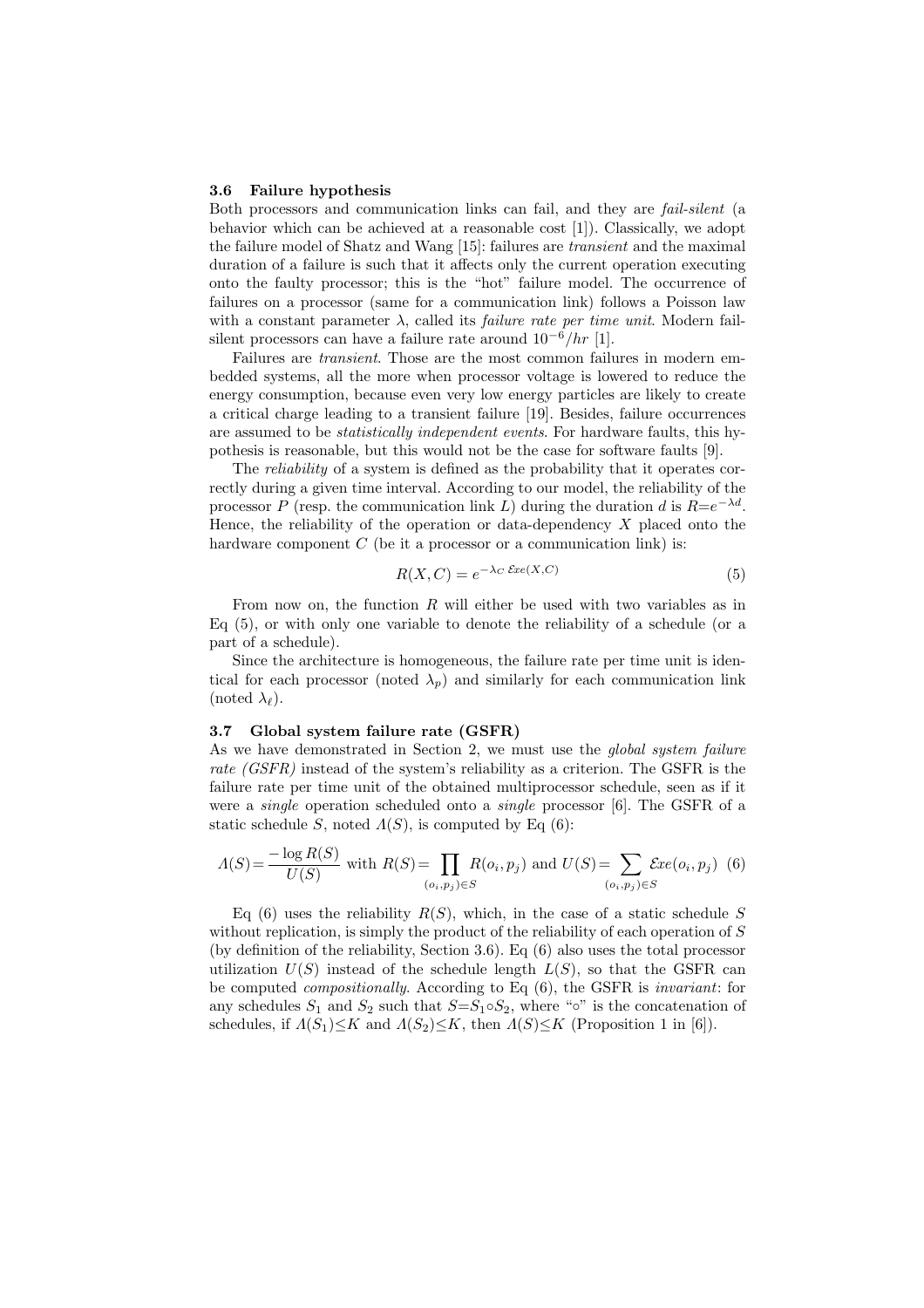Finally, it is very easy to translate a reliability objective  $R_{obj}$  into a GSFR objective  $\Lambda_{obj}$ : one just needs to apply the formula  $\Lambda_{obj}=-\log R_{obj}/D$ , where D is the mission duration. This shows that the GSFR criterion is usable in practice.

# 4 The tricriteria scheduling algorithm TSH

# 4.1 Decreasing the power consumption

Two operation parameters of a chip can be modified to lower the power consumption: the frequency and the voltage. We assume that each processor can be operated with a *finite set of supply voltages*, noted  $V$ . We thus have  $V = \{V_0, V_1, \ldots, V_{max}\}\.$  To each supply voltage V corresponds an operating frequency  $f$ . We choose not to modify the operating frequency and the supply voltage of the communication links.

We assume that the cache size is adapted to the application, therefore ensuring that the execution time of an application is linearly related to the frequency [12] (i.e., the execution time is doubled when frequency is halved).

To lower the energy consumption of a chip, we use Dynamic Voltage and Frequency Scaling (DVFS), which lowers the voltage and increases proportionally the cycle period. However, DVFS has an impact of the failure rate [19]. Indeed, lower voltage leads to smaller critical energy, hence the system becomes sensitive to lower energy particles. As a result, the fault probability increases both due to the longer execution time and to the lower energy: the voltage-dependent failure rate  $\lambda(f)$  is:

$$
\lambda(f) = \lambda_0 . 10^{\frac{b(1-f)}{1-f_{min}}} \tag{7}
$$

where  $\lambda_0$  is the nominal failure rate per time unit,  $b > 0$  is a constant, f it the frequency scaling factor, and  $f_{min}$  is the lowest operating frequency. At  $f_{min}$ and  $V_{min}$ , the failure rate is maximal:  $\lambda_{max} = \lambda(f_{min}) = \lambda_0.10^b$ .

We apply DVFS to the processors and we assume that the voltage switch time can be neglected compared to the WCET of the operations. To take into account the voltage in the schedule, we modify the spatial allocation function  $\Omega$  to give the supply voltage of the processor for each operation:  $\Omega : \mathcal{X} \mapsto \mathcal{Q}$ , where Q is the domain of the sets of pairs  $\langle p, v \rangle \in \mathcal{P} \times \mathcal{V}$ .

Figure 4 shows a simple schedule S where operations  $X$  and  $Z$  are placed onto  $P_1$ , operation Y onto processor  $P_2$ , and the data-dependency  $X \triangleright Y$ is placed onto the link  $L_{12}$ . Since we do not apply DVFS to the communication links, we only compute the energy consumed by the processors (see  $Eq (4):$ 



Fig. 4: A simple schedule of length L.

- On 
$$
P_1
$$
:  $E(P_1) = P_{ind}L + C_{ef}V_1^2 f_1 \mathcal{E}xe(X, P_1, f_1) + C_{ef}V_2^2 f_2 \mathcal{E}xe(Z, P_1, f_2)$ .  
- On  $P_2$ :  $E(P_2) = P_{ind}L + C_{ef}V_3^2 f_3 \mathcal{E}xe(Y, P_1, f_3)$ .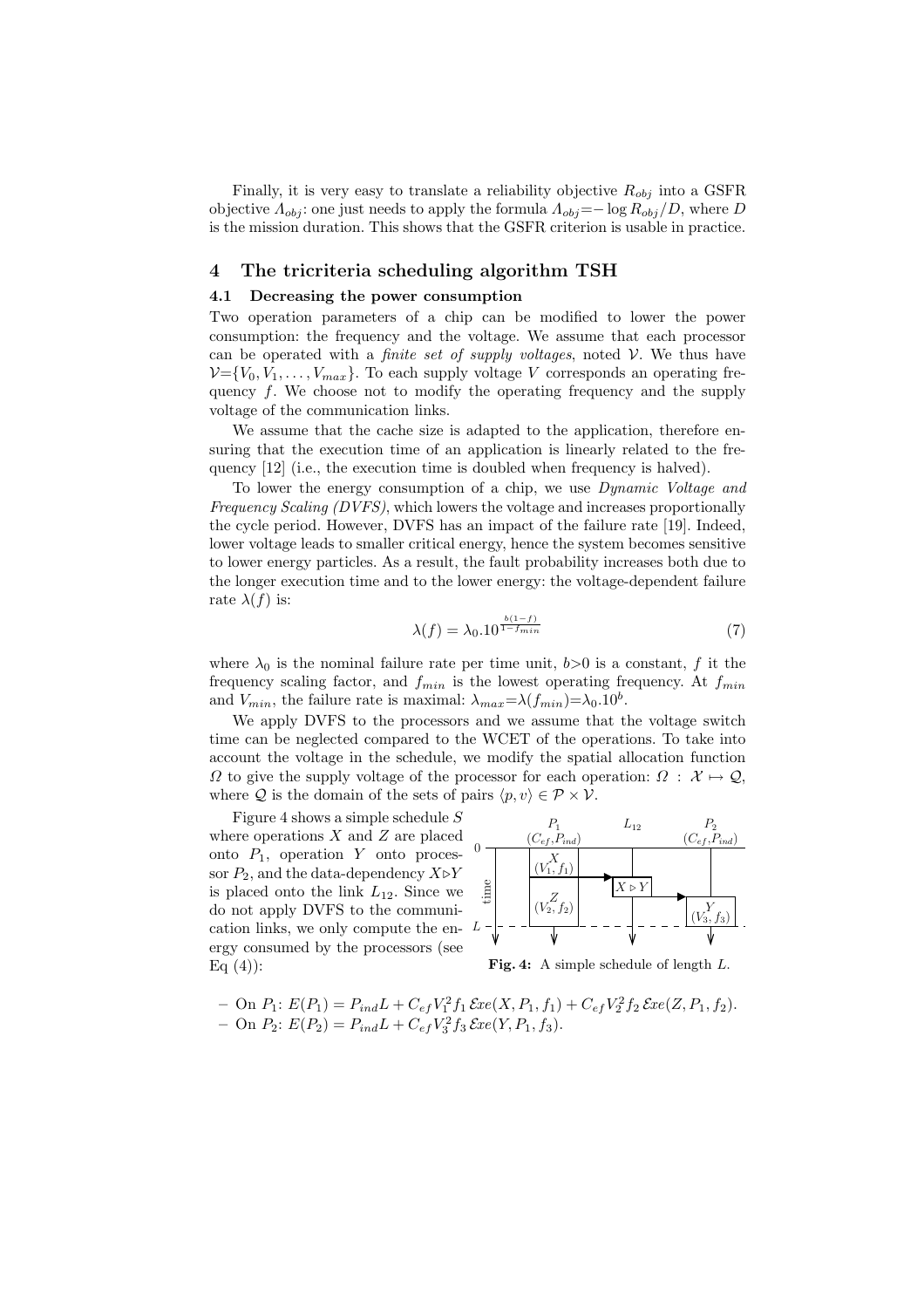By applying Eqs  $(1)$  and  $(3)$ , we thus obtain:

$$
P(S) = \frac{E(P_1) + E(P_2)}{L} = 2P_{ind} + \frac{C_{ef}}{L} \cdot (V_1^2 \mathcal{E}xe(X, P_1) + V_2^2 \mathcal{E}xe(Z, P_1) + V_3^2 \mathcal{E}xe(Y, P_2))
$$

The general formula for a schedule  $S$  is therefore:

$$
P(S) = |\mathcal{P}| \cdot P_{ind} + \frac{C_{ef}}{L(S)} \sum_{i=1}^{|\mathcal{P}|} \left( \sum_{o_j \in p_i} V(o_j)^2 \cdot \mathcal{E}e(o_j, p_i) \right)
$$
(8)

#### 4.2 Decreasing the GSFR

According to Eq  $(6)$ , *decreasing* the GSFR is equivalent to *increasing* the reliability. Several techniques can be used to increase the reliability of a system. Their common point is to include some form of redundancy (this is because the target architecture  $\mathcal{A}rc$ , with the failure rates of its components, is fixed). We have chosen the *active replication* of the operations and the data-dependencies, which consists in executing several copies of a same operation onto as many distinct processors (resp. data-dependencies onto communication links).

To compute the GSFR of a static schedule with replication, we use Reliability Block-Diagrams (RBD) [11]. An RBD is an acyclic oriented graph  $(N, E)$ , where each node of  $N$  is a *block* representing an element of the system, and each arc of  $E$  is a *causality link* between two blocks. Two particular connection points are its source S and its destination D. An RBD is operational if and only if there exists at least one operational path from S to D. A path is operational if and only if all the blocks in this path are operational. The probability that a block be operational is its reliability. By construction, the probability that an RBD be operational is thus the reliability of the system it represents.

In our case, the system is the multiprocessor static schedule, possibly partial, of  $Alg$  onto  $Arc$ . Each block represents an operation X placed onto a processor P or a data-dependency  $X \triangleright Y$  placed onto a communication link L. The reliability of a block is therefore computed according to Eq (5).

Computing the reliability in this way requires the occurrences of the failures to be statistically independent events. Without this hypothesis, the fact that some blocks belong to several paths from  $S$  to  $D$  makes the reliability computation infeasible. At each step of the scheduling heuristics, we compute the RBD of the partial schedule obtained so far, then we compute the reliability based on this RBD, and finally we compute the GSFR of the partial schedule with Eq (6).

Finally, computing the reliability of an RBD with replications is, in general, exponential in the size of the schedule. To avoid this problem, we insert routing

operations so that the RBD of any partial schedule is always serial-parallel (i.e., a sequence of parallel macroblocks), hence making the GSFR computation linear [6]. The idea is that, for each data dependency  $X \triangleright Y$  such that is has been decided to replicate  $X$   $k$  times and Y  $\ell$  times, a routing operation R will collect all the data Fig. 5: A routing opersent by the k replicas of X and send it to the  $\ell$  replicas of  $Y$  (see Figure 5).



ation.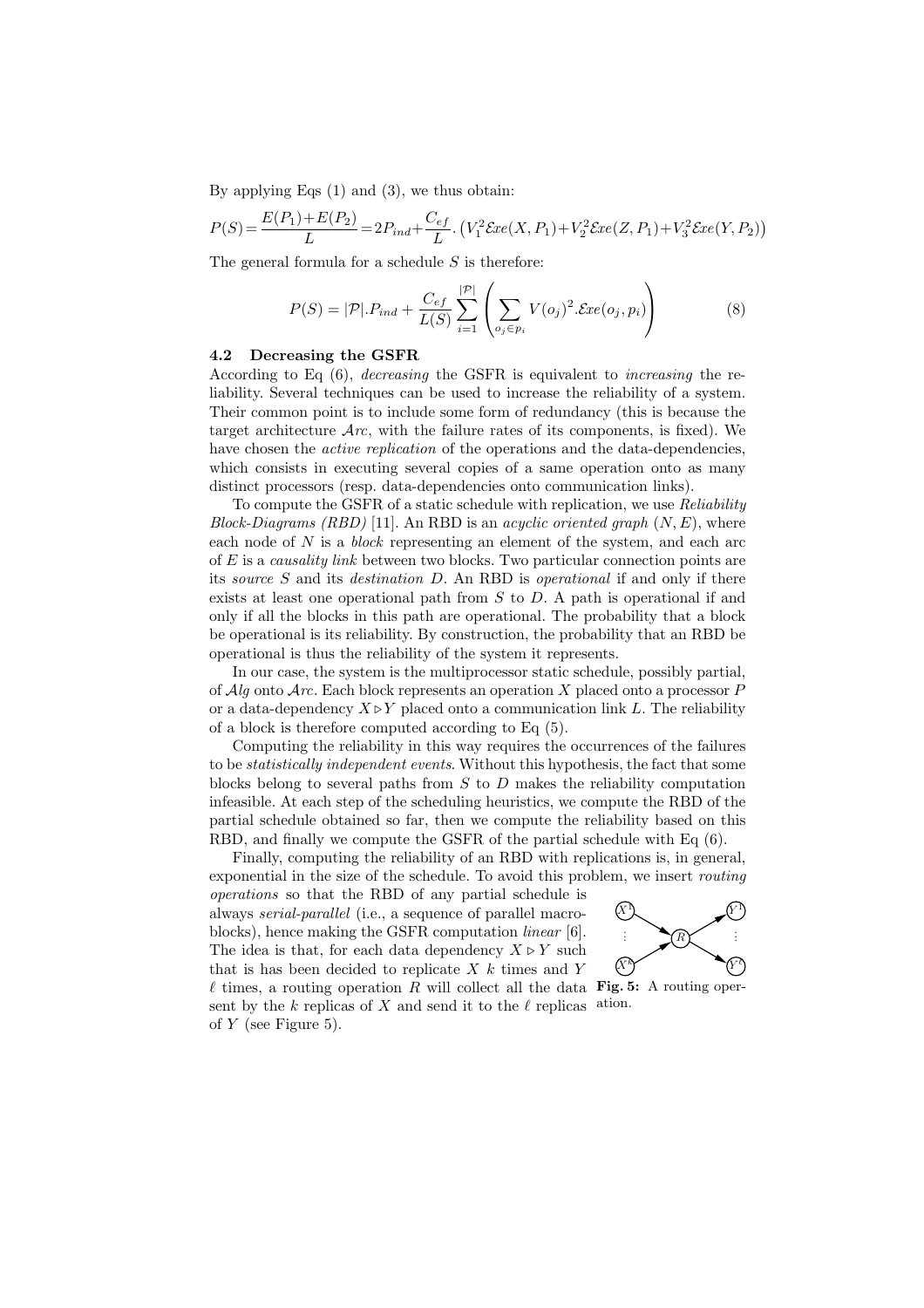#### 4.3 Scheduling heuristics

To obtain the Pareto front in the space (length,GSFR,power), we pre-define a virtual grid in the objective plane (GSFR,power), and for each cell of the grid we solve one different single-objective problem constrained to this cell, by using scheduling heuristics TSH presented below.

TSH is a greedy list scheduling heuristic. It takes as input an algorithm graph  $Alg$ , a homogeneous architecture graph  $Arc$ , the function  $Ex$ e giving the WCETs and WCCTs, and two constraints  $\Lambda_{obj}$  and  $P_{obj}$ . It produces as output a static multiprocessor schedule S of  $Alg$  onto  $Arc$ , such that the GSFR of S is smaller than  $\Lambda_{obj}$ , the power consumption is smaller than  $P_{obj}$ , and such that its length is as small as possible. TSH uses active replication of operations to meet the  $\Lambda_{obj}$  constraint, dynamic voltage scaling to meet the  $P_{obj}$  constraint, and the power-efficient schedule pressure as a cost function to minimize the schedule length.

TSH works with two lists of operations of  $Alg$ : the candidate operations  $\mathcal{O}_{can}^{(n)}$ cand and the already scheduled operations  $\mathcal{O}_{\mathit{sched}}^{(n)}$ . The superscript  $(n)$  denotes the current iteration of the scheduling algorithm. One operation is scheduled at each iteration. Initially,  $\mathcal{O}_{sched}^{(0)}$  is empty while  $\mathcal{O}_{cand}^{(0)}$  contains the input operations of  $Alg$ . At any iteration  $(n)$ , all the operations in  $\mathcal{O}_{cand}^{(n)}$  are such that all their predecessors are in  $\mathcal{O}_{\mathit{sched}}^{(n)}$ .

The power-efficient schedule pressure is a variant of the schedule pressure cost function [8], which tries to minimize the length of the critical path of the algorithm graph by exploiting the scheduling margin of each operation. The schedule pressure  $\sigma$  is computed for each operation  $o_i$ , and each processor  $p_j$  as:

$$
\sigma^{(n)}(o_i, p_j) = ETS^{(n)}(o_i, p_j) + LTE^{(n)}(o_i) - CPL^{(n-1)}
$$
\n(9)

where  $CPL^{(n-1)}$  is the critical path length of the partial schedule composed of the already scheduled operations,  $ETS^{(n)}(o_i, p_j)$  is the earliest time at which the operation  $o_i$  can start its execution on the processor  $p_j$ , and  $LTE^{(n)}(o_i)$  is the latest start time from end of  $o_i$ , defined to be the length of the longest path from  $o_i$  to  $Alg$ 's output operations; this path contains the "future" operations of  $o_i$ . When computing  $LTE^{(n)}(o_i)$ , since the future operations of  $o_i$  are not scheduled yet, we do not know their actual voltage, and therefore neither what their execution time will be (this will only be known when these future operations will be actually scheduled). Hence, for each future operation, we compute its average WCET for all existing supply voltages.

First, we generalize the schedule pressure  $\sigma$  to a set of processors:

$$
\sigma^{(n)}(o_i, \mathcal{P}_k) = ETS^{(n)}(o_i, \mathcal{P}_k) + LTE^{(n)}(o_i) - CPL^{(n-1)}
$$
(10)

where  $ETS^{(n)}(o_i, \mathcal{P}_k) = \max_{p_j \in \mathcal{P}_k} ETS^{(n)}(o_i, p_j)$ .

Then, we consider the schedule length as a criterion to be minimized, and the GSFR and the power as two constraints to be met: for each candidate operation  $o_i \in \mathcal{O}_{cand}^{(n)}$ , we compute the best subset of pairs  $\langle$ processor, voltage $\rangle$  to execute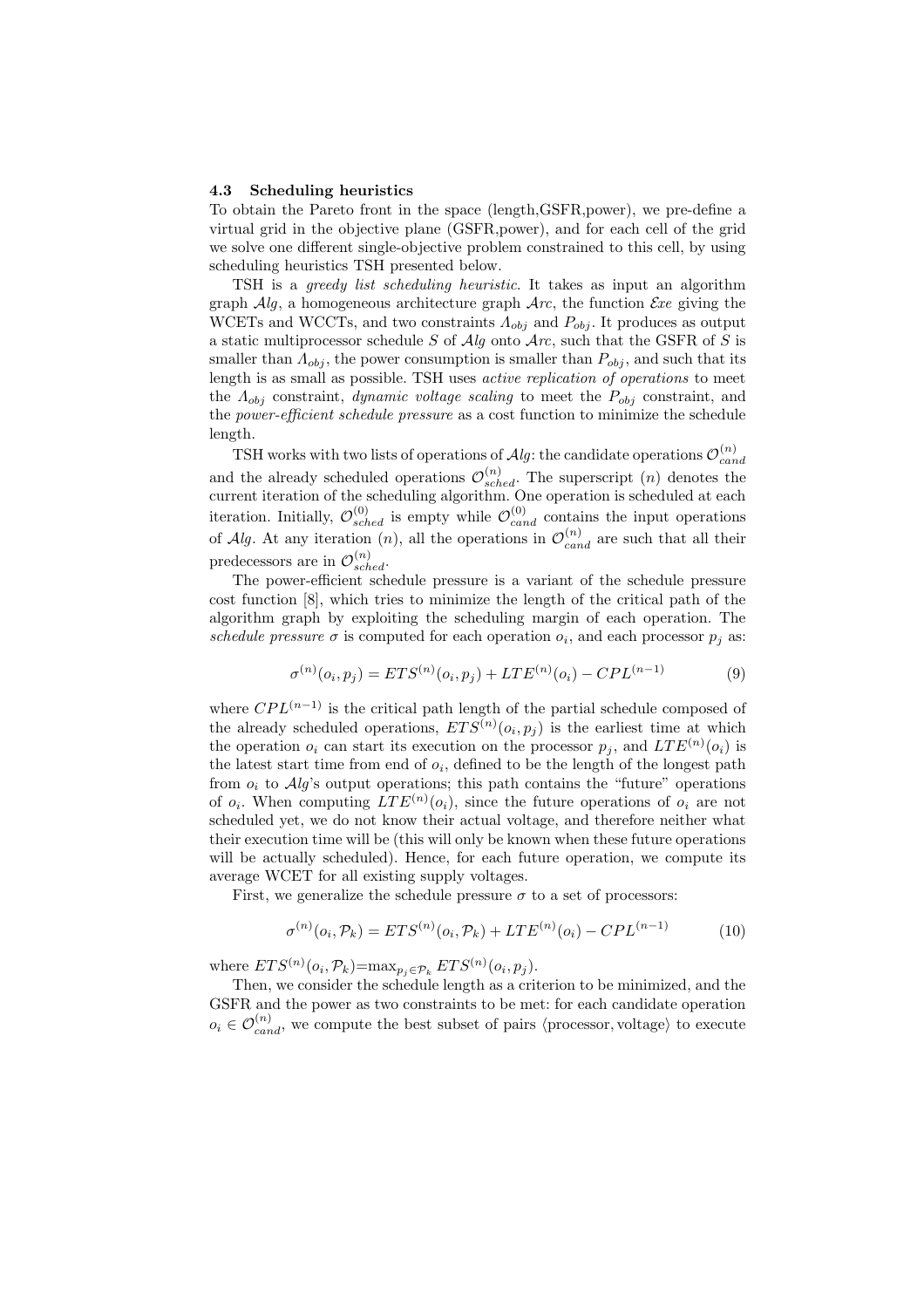$o_i$  with the power-efficient schedule pressure of Eq (11):  $\mathcal{Q}_{best}^{(n)}(o_i) = \mathcal{Q}_j$  s.t.:

$$
\sigma^{(n)}(o_i, \mathcal{Q}_j) = \min_{\mathcal{Q}_k \in \mathcal{Q}} \left\{ \sigma^{(n)}(o_i, \mathcal{Q}_k) | A^{(n)}(o_i, \mathcal{Q}_k) \le A_{obj} \wedge P^{(n)}(o_i, \mathcal{Q}_k) \le P_{obj} \right\} (11)
$$

where Q is the set of all subsets of pairs  $\langle p, v \rangle$  such that  $p \in \mathcal{P}$  and  $v \in \mathcal{V}$  (see Section 4.1), and  $\Lambda^{(n)}(o_i, \mathcal{Q}_k)$  (resp.  $P^{(n)}(o_i, \mathcal{Q}_k)$ ) is the GSFR (resp. the power consumption) of the partial schedule after replicating and scheduling  $o_i$  on all the processors of  $\mathcal{Q}_k$  with their respective specified voltages. When computing  $\Lambda^{(n)}(o_i, \mathcal{Q}_k)$ , the failure rate of each processor is computed by Eq (7) according to its voltage in  $\mathcal{Q}_k$ . Finally,  $P^{(n)}(o_i, \mathcal{Q}_k)$  is computed by Eq (8).

To guarantee that the constraint  $\Lambda^{(n)}(o_i, \mathcal{Q}_k) \leq \Lambda_{obj}$  is met, the subset  $\mathcal{Q}_k$ is selected such that the GSFR of the parallel macro-block that contains the replicas of  $o_i$  on the processors of  $\mathcal{Q}_k$  is less than  $\Lambda_{obj}$ . If this last macro-block B is such that  $\Lambda(B) \leq \Lambda_{obj}$  and if  $\Lambda^{(n-1)} \leq \Lambda_{obj}$ , then  $\Lambda^{(n)} \leq \Lambda_{obj}$  (thanks to the invariance property of the GSFR).

Similarly, the subset  $\mathcal{Q}_k$  is selected such that the power constraint  $P^{(n)}(o_i, \mathcal{Q}_k) \leq P_{obj}$  is met. There can exist several valid possibilities for the subset  $\mathcal{Q}_k$  (valid in the sense that the power constraint is met). However, some of them may lead to the impossibility of finding a valid schedule for the next scheduled operation, during step  $n+1$ . In particular, this is the case when the next scheduled operation does not increase the schedule length, because it fits in a slack of the previous schedule:  $L^{(n+1)} = L^{(n)}$ . At the same time, the total energy increases strictly because of the newly scheduled operation:  $E^{(n+1)} > E^{(n)}$ . By hypothesis, we have  $P^{(n)} = E^{(n)}/L^{(n)} \le P_{obj}$ , but it follows that  $P^{(n+1)}=E^{(n+1)}/L^{(n+1)}=E^{(n+1)}/L^{(n)}\geq E^{(n)}/L^{(n)}=P^{(n)},$  so even though  $P^{(n)} \leq P_{obj}$ , it may very well be the case that  $P^{(n+1)} > P_{obj}$ . To prevent this and guarantee the invariance property of  $P$ , we *over-estimate* the power consumption, by computing the consumed energy as if all the ending slacks were "filled" by an operation executed at  $P_{max}$ .  $P_{max}$  is the computed power under the highest frequency  $f_m$  such that  $P_{ind} + P_{max} = P_{ind} + C_{ef}V^2 f \le P_{obj}/N$ , where N is the processors number. If the consumed power with  $f_m$  exceeds  $P_{obj}$ , then the next highest operating frequency  $f \leq f_m$  is selected, and so on. Thanks to

this over-estimation, even if the next scheduled operation fits in a slack and does not increase the length, we are sure that it will not increase the power-consumption either. This is illustrated in Figure 6. For lack of space, we do not study in this paper the impact of this over-estimation on the total schedule length.



Fig. 6: Over-estimation of the energy consumption.

Once we have computed, for each candidate operation  $o_i$  of  $\mathcal{O}_{cand}^{(n)}$ , the best subset of pairs  $\langle$  processor, voltage $\rangle$  to execute  $o_i$ , with the power-efficient sched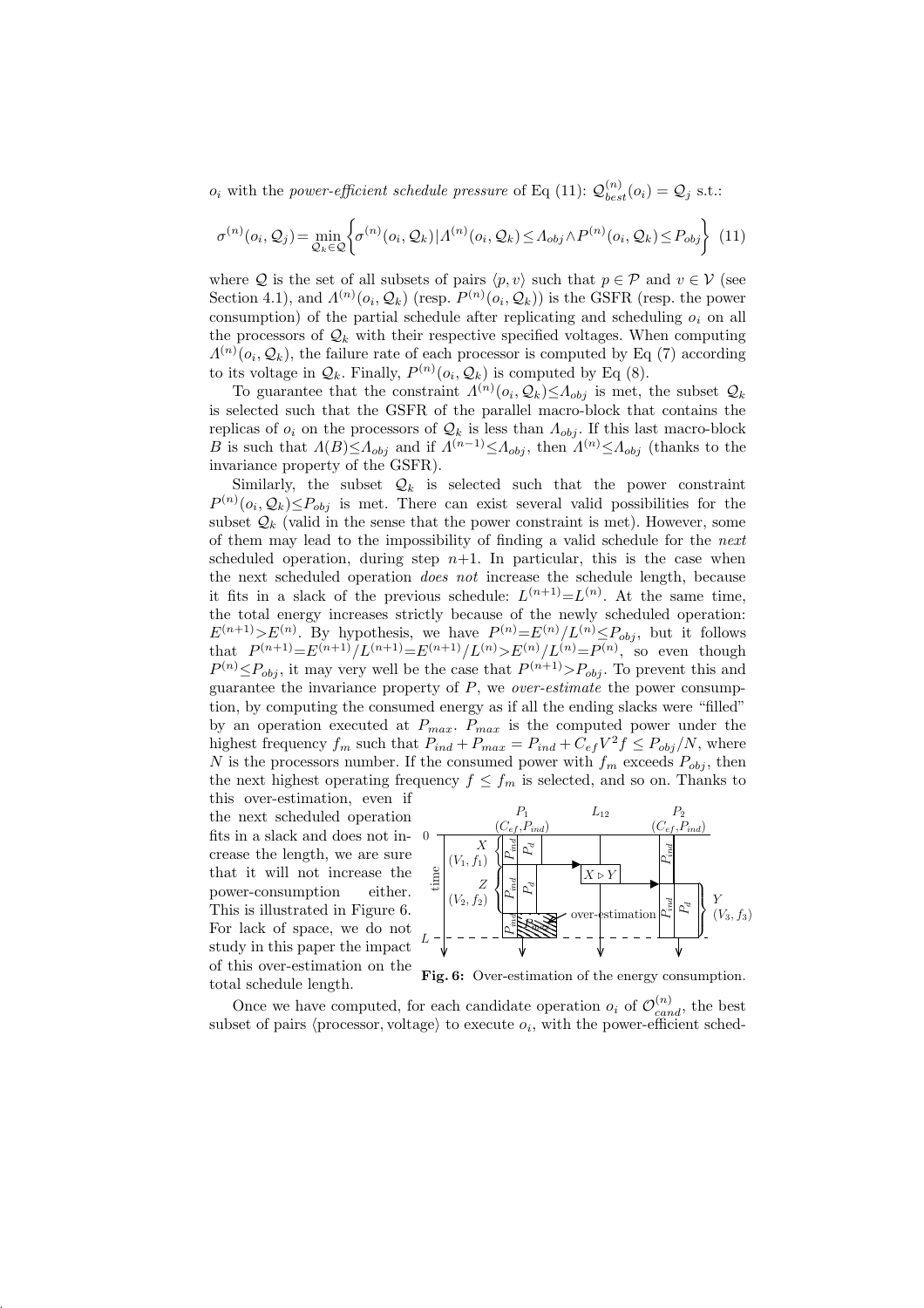ule pressure of Eq  $(11)$ , we compute the *most urgent* of these operations by:

$$
o_{urg} = o_i \in \mathcal{O}_{cand}^{(n)} \text{ s.t. } \sigma^{(n)}(o_i, \mathcal{Q}_{best}^{(n)}(o_i)) = \max_{o_j \in \mathcal{O}_{cand}^{(n)}} \left\{ \sigma^{(n)}(o_j, \mathcal{Q}_{best}^{(n)}(o_j)) \right\}
$$
(12)

Finally, we schedule this most urgent operation  $o_{ura}$  on the processors of  $\mathcal{Q}_{best}^{(n)}(o_j)$ , and we finish the current iteration (n) by updating the lists of scheduled and candidate operations:  $\mathcal{O}_{sched}^{(n)} := \mathcal{O}_{sched}^{(n-1)} \cup \{o_{urg}\}\$ and  $\mathcal{O}_{cand}^{(n+1)} :=$  $\mathcal{O}_{cand}^{(n)} - \{o_{urg}\} \cup \{t' \in succ(o_{urg}) \mid pred(t') \subseteq \mathcal{O}_{sched}^{(n)}\}.$ 

# 5 Simulation results

We perform two kinds of simulations. Firstly, Figure 7 shows the Pareto fronts produced by TSH for a randomly generated Alg graph of 30 operations, and a fully connected and homogeneous  $\mathcal{A}$ rc graph of respectively 3 and 4 processors; we have used the same random graph generator as in [6]. The nominal failure rate per time unit of all the processors is  $\lambda_p = 10^{-5}$ ; the nominal failure rate per time unit of all the links is  $\lambda_{\ell} = 5.10^{-4}$ ; these values are reasonnable for modern fail-silent processors [1]; the set of supply voltages is  $\mathcal{V} = \{0.25, 0.50, 0.75, 1.0\}$ (scaling factor).



Fig. 7. Pareto front generated for a random graph of 30 operations on 3 processors (left) or 4 processors (right).

The virtual grid of the Pareto front is defined such that both high and small values of  $P_{obj}$  and  $\Lambda_{obj}$  are covered within a reasonable grid size. Hence, the decreasing values of  $P_{obj}$  and  $\Lambda_{obj}$ , starting with  $+\infty$  and  $+\infty$ , are selected from two sets of values:  $\Lambda_{obj} \in {\{\alpha.10^{-\beta}\}}$  where  $\alpha \in {\{4, 8\}}$  and  $\beta \in {\{1, 2, \dots 20\}}$ , and  $P_{obj} \in \{0.8, 0.6, 0.4, 0.2\}$ . TSH being a heuristics, changing the parameters of this grid could change locally some points of the Pareto front, but not its overall shape.

The two figures connect the set of non-dominated Pareto optima (the surface obtained in this way is only depicted for a better visual understanding; by no means do we assume that points interpolated in this way are themselves Pareto optima, only the computed dots are). The figures show an increase of the schedule length for points with decreasing power consumptions and/or failure rates.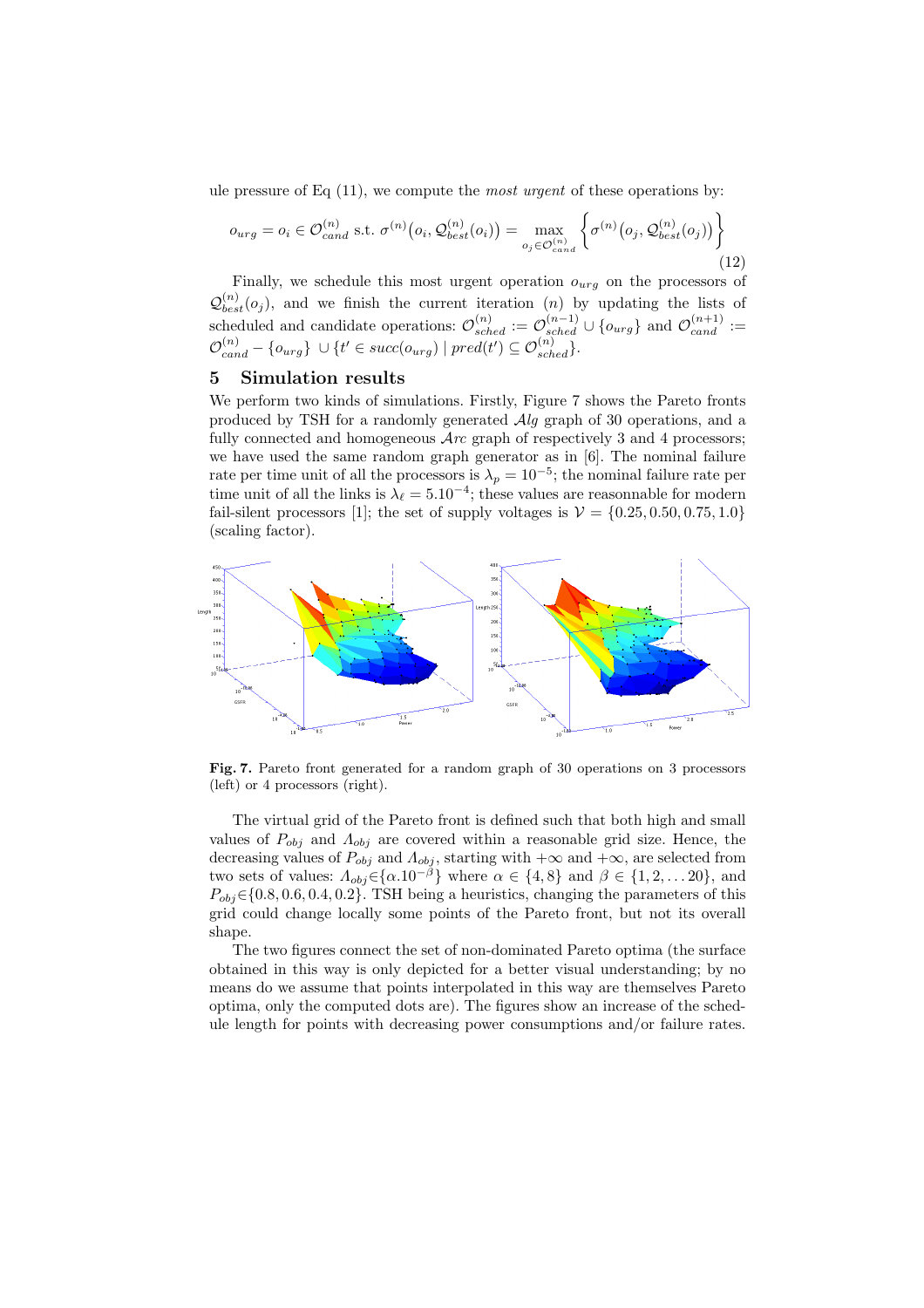The "cuts" observed at the top and the left of the plots are due to low power constraints and/or low failure rates constraints.

Figure 7 exposes to the designer a choice of several tradeoffs between the execution time, the power consumption, and the reliability level. For instance in Figure 7 (right), we see that, to obtain a GSFR of  $10^{-10}$  with a power consumption of  $1.5$  V, then we must accept a schedule three times longer than if we impose no constraint on the GSFR nor the power. We also see that, by providing a 4 processor architecture, we can obtain schedules with a shorter execution length even though we impose identical constraints to the GSFR and the power.



Fig. 8. Average schedule length in function of the power (left) or the GSFR (right).

Secondly, Figure 8 shows how the schedule length varies, respectively in function of the required power consumption (left) or of the required GSFR (right). Both curves are averaged over 30 randomly generated  $\mathcal{A}lq$  graphs. We can see that the average schedule length increases when the constraint  $P_{obj}$  on the power consumption decreases. This was expected since the two criteria, schedule length and power consumption, are antagonistic. Similarly, the average schedule length increases when the constraint  $\Lambda_{obj}$  on the GSFR decreases. Again, the two criteria, schedule length and GSFR, are antagonistic.

# 6 Related work

Many solutions exist in the literature to optimize the schedule length and the energy consumption (e.g., [13]), or to optimize the schedule length and the reliability (e.g.,  $[4, 7, 2]$ ), but very few tackle the problem of optimizing the *three* criteria (length,reliability,energy). The closest to our work are [19, 14].

Zhu et al. have studied the impact of the supply voltage on the failure rate [19], in a passive redundancy framework (primary backup approach). They use DVFS to lower the energy consumption and they study the tradeoff between the energy consumption and the performability (defined as the probability of finishing the application correctly within its deadline in the presence of faults). A lower frequency implies a higher execution time and therefore less slack time for scheduling backup replicas, meaning a lower performability. However, their input problem is not a multiprocessor scheduling one since they study the sys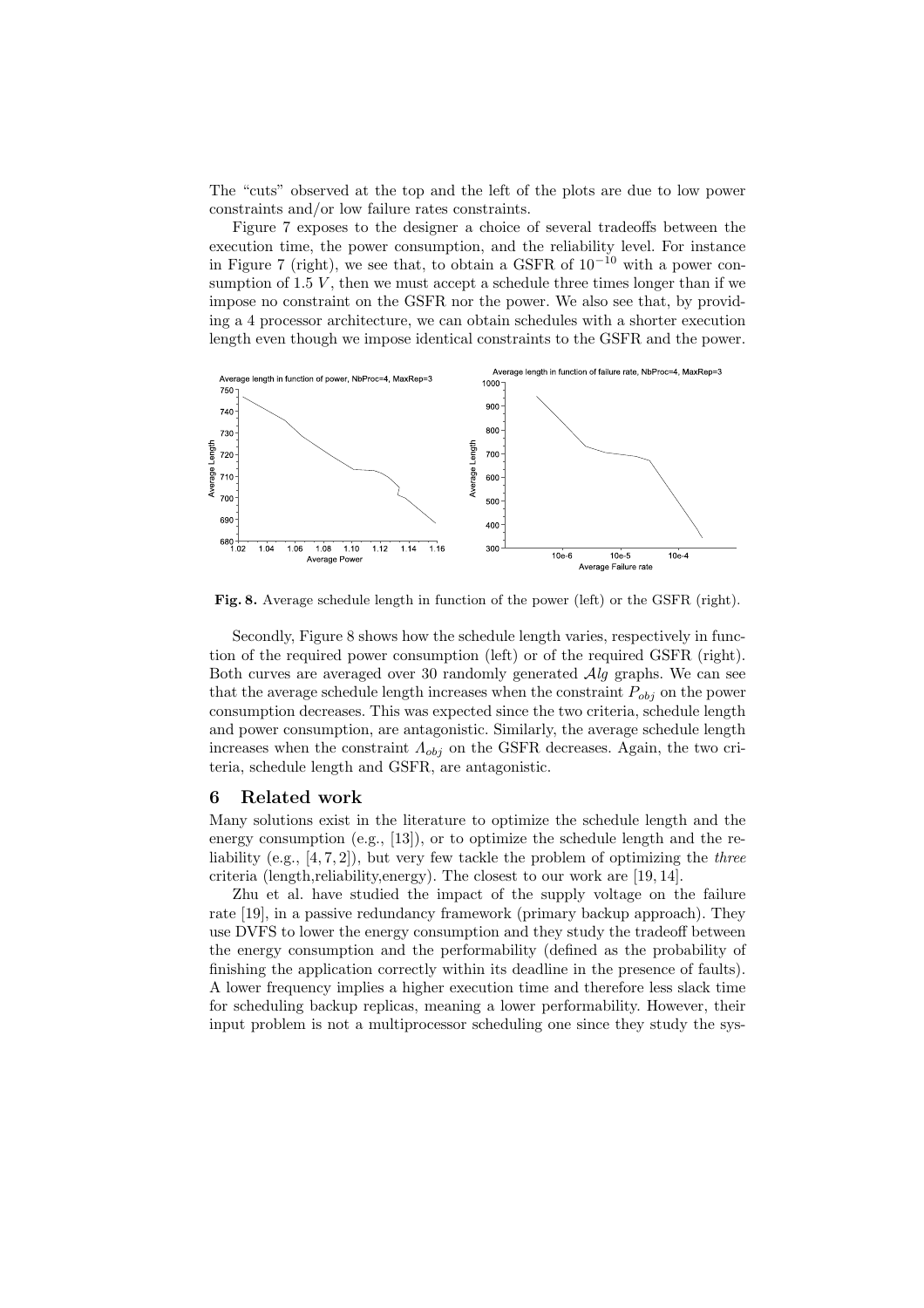tem as a single monolithic operation executed on a single processor. Thanks to this simpler setting, they are able to provide an analytical solution based on the probability of failure, the WCET, the voltage, and the frequency.

Pop et al. have addressed the (length,reliability,energy) tricriteria optimization problem on an heterogeneous architecture [14]. Both length and reliability are taken as a constraint. These two criteria are not invariant measures, and we have demonstrated in Section 2 that such a method *cannot always guarantee* that the constraints are met. Indeed, their experimental results show that the reliability decreases with the number of processors, therefore making it impossible to meet an arbitrary reliability constraint. Secondly, they assume that the user will specify the number of processor failures to be tolerated in order to satisfy the desired reliability constraint. Thirdly, they assume that all the communications take place through a reliable bus. For these three reasons, it is not possible to compare TSH with their method.

### 7 Conclusion

We have presented a new off-line tricriteria scheduling heuristics, called TSH, to minimize the schedule length, its global system failure rate (GSFR), and its power consumption. TSH uses the active replication of the operations and the data-dependencies to increase the reliability, and uses *dynamic voltage and fre*quency scaling to lower the power consumption. Both the power and the GSFR are taken as constraints, so TSH attempts to minimize the schedule length while satisfying these constraints. By running TSH with several values of these constraints, we are able to produce a set of non-dominated Pareto solutions, which is a surface in the 3D space (length,GSFR,power). This surface exposes the existing tradeoffs between the three antagonistic criteria, allowing the user to choose the solution that best meets his/her application needs. TSH is an extension of our previous bicriteria (length,reliability) heuristics BSH [6]. The tricriteria extension is necessary because of the crucial impact of the voltage on the failure probability.

To the best of our knowledge, this is the first reported method that allows the user to produce the Pareto front in the 3D space (length,GSFR,power). This advance comes at the price of several assumptions: the architecture is assumed to be homogeneous and fully connected, the processors are assumed to be failsilent and their failures are assumed to be statistically independent, the power switching time is neglected, and the failure model is assumed to the exponential.

## References

- 1. M. Baleani, A. Ferrari, L. Mangeruca, M. Peri, S. Pezzini, and A. Sangiovanni-Vincentelli. Fault-tolerant platforms for automotive safety-critical applications. In International Conference on Compilers, Architectures and Synthesis for Embedded Systems, CASES'03, San Jose (CA), USA, November 2003. ACM, New-York.
- 2. A. Benoit, F. Dufossé, A. Girault, and Y. Robert. Reliability and performance optimization of pipelined real-time systems. In International Conference on Parallel Processing, ICPP'10, San Diego (CA), USA, September 2010.
- 3. T.D. Burd and R.W. Brodersen. Energy efficient CMOS micro-processor design. In Hawaii International Conference on System Sciences, HICSS'95, Honolulu (HI), USA, 1995. IEEE, Los Alamitos.